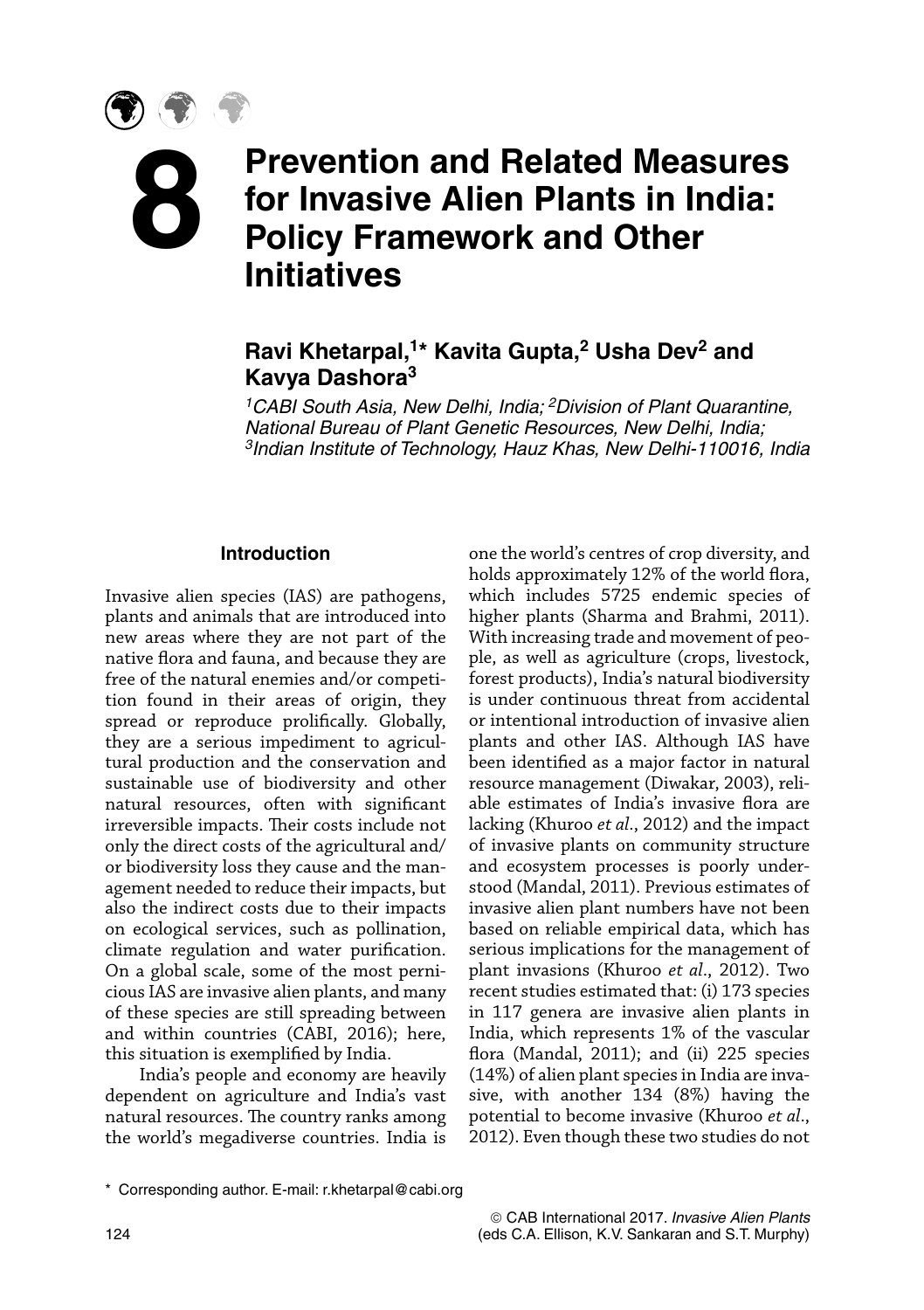agree completely, they do report figures of the same order of magnitude.

Apart from numbers, the impact of individual invasive alien plant species can be dramatic. Species frequently monopolize the environment and cause health hazards, reduce crop yields, increase labour costs and prevent the re-establishment of native species such as fodder grasses, shrubs and forest trees after land disturbance. In northeastern India and the Western Ghats, invasive plants, including *Chromolaena odorata*, *Lantana camara* and *Mikania micrantha* infest extensive tracts of agricultural and forest land, displacing native flora and animals and even human activities (on this last point see, for example, Ramakrishnan, 2001). Interference with water flow and availability following invasion by waterweeds such as water hyacinth (*Eichhornia crassipes*) has led to decline in wetlands and associated wildlife. Parthenium weed (*Parthenium hysterophorus*) dominates the vegetation in town and city wastelands and is a potential allergen threatening human health.

In India, as in other countries, the development of appropriate national institutional and policy frameworks to address the increasing tide of invasive plants and other IAS has been complicated because of the traditional divide in responsibilities for the main two sectors at risk: agriculture and the environment (Griffin, 2003). In addition, there has been no commensurate increase in human resources and infrastructure facilities to handle the increased movement of IAS with trade (Sathyanarayana and Sathyagopal, 2013). The status of management of IAS in general in India has been reviewed by Mandal (2011) and Reshi and Khuroo (2012), while the review of IAS in India by Rana *et al*. (2004) includes an account of regulatory mechanisms. Efforts are also continuing to improve the export certification process and standards (Shah, 2008).

In this chapter, the focus is on the history and current status of the regulatory mechanisms and other initiatives in India that relate to preventive and related measures for invasive alien plants; the emphasis is on prevention because this is the most

cost-effective means of reducing the threats of these IAS (Wittenberg and Cock, 2001). Naturally, much of this is embedded in or stems from the country's general regulatory framework development and actions. Lastly, the chapter outlines the need for a national strategy on IAS. However, as the national regulatory framework has, by necessity, needed to harmonize with some binding international agreements and conventions that contain provisions on regulation, a brief overview of these is given first.

#### **International Instruments Relating to the Prevention of IAS**

There are many binding international instruments that include provisions for preventing the movement (intentional or accidental) of IAS, and these naturally include invasive alien plants; a complete review is provided by Shine *et al*. (2000). Three of the more important instruments to which India is a signatory are outlined here.

For trade, the Agreement on the Application of Sanitary and Phytosanitary Measures (SPS Agreement) is an international treaty that came into force in early 1995 under the World Trade Organization (WTO) and relates to prevention of the establishment or spread of alien pests (including invasive plants), diseases or disease-causing organisms of plants and animals into new geographical areas (WTO, 1995). The SPS Agreement aims to overcome impediments to market access that may result from pests and diseases by encouraging the 'establishment, recognition and application of common sanitary and phytosanitary measures by different Members'. The primary incentive for the use of such common international norms is that they provide the necessary protection based on scientific evidence, and at the same time improve trade flow.

The SPS Agreement recognizes the International Plant Protection Convention (IPPC; [https://www.ippc.int/en/\)](https://www.ippc.int/en/) as the organization mandated to develop International Standards for Phytosanitary Measures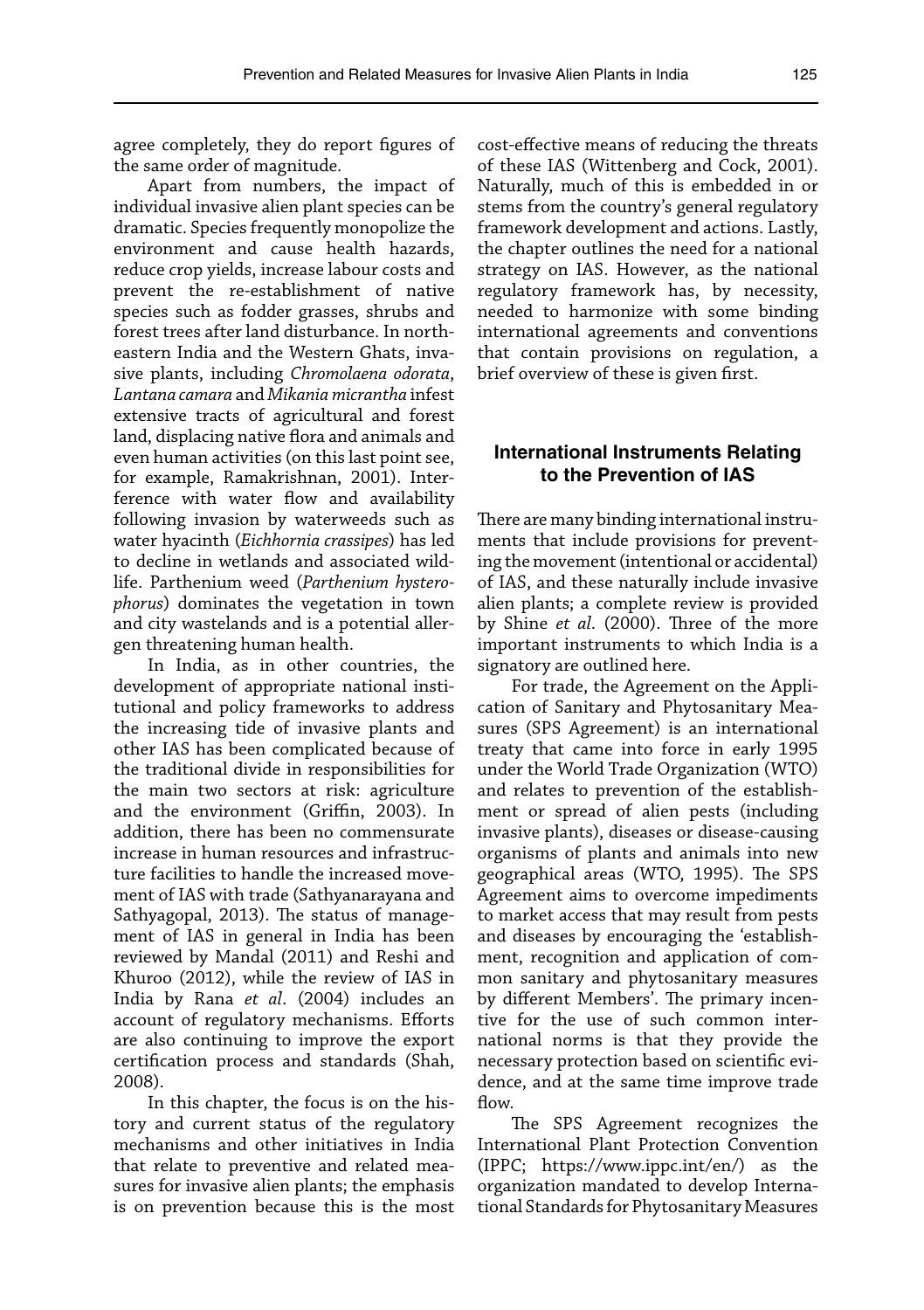(ISPMs), and the IPPC is the most relevant standard-setting body in the context of invasive alien plants. The standards that are relevant in the current context are listed in Table 8.1.

One of the major requirements of the SPS Agreement is for signatories to undertake pest risk analysis (PRA) for all the agricultural commodities traded (Khetarpal and Gupta, 2002). The entire procedure is a blend of inductive, deductive and expert opinion that facilitates the identification and characterization of risk. The guidelines for PRA as per ISPM 2 and ISPM 11, which elaborate the general requirements for a PRA, did not originally cover environmental impacts. However, ISPM 11 was revised in 2003 and 2004 to include the analysis of environmental risks and of living modified organisms (or LMOs; the term used in texts on the Convention on Biological Diversity, which equates, for most purposes, including ours, to the more generally used 'genetically modified organisms', or GMOs), thus widening the scope of the IPPC to include specific guidelines for assessing environmental risks due to the introduction of pests. In 2013, ISPM 11 was revised further to include PRA for plants as quarantine pests. The range of pests covered by the IPPC therefore extends beyond pests directly affecting cultivated plants and includes invasive plants and other species having indirect effects on cultivated plants and wild flora. The indirect effects include competition in natural or semi-natural environments and deleterious effects on other plant species/health in habitats/ecosystems. The inclusion of the analysis of environmental risks in a PRA ensures

the protection of the environment, ecosystem and wild flora (Gupta and Khetarpal, 2006).

From an environmental perspective, the Convention on Biological Diversity (CBD), which came into force in 1993, also has provisions on IAS. These are contained in Article 8(h) which states that 'Each contracting Party shall, as far as possible and as appropriate, prevent the introduction of, control or eradicate those alien species which threaten ecosystems, habitats or species' (Secretariat of the CBD, 2005). At the sixth meeting of the Conference of the Parties to the CBD (COP 6) the 'Guiding Principles' for the implementation of Article 8(h) were adopted (Decision V1/23) (CBD, 2002), but the Parties also recognized the contribution of existing international instruments covering standards (such as those of the IPPC) that are relevant to these Guiding Principles. In 2014, the IPPC became a member of the Liaison Group of the Biodiversityrelated Conventions, which has facilitated a closer working cooperation between the CBD and the IPPC.

At the ninth meeting of the Conference of Parties to the CBD (COP 9), the Parties called for the consideration of IAS when developing policy frameworks for sustainable production and the use of biofuels (Decision IX/2), forest biodiversity (IX/5) and island biodiversity (IX/21), and set out detailed recommendations for improving IAS information systems through the Global Taxonomy Initiative (IX/22) (CBD, 2008).

Both the CBD and the IPPC broadly call for risk analysis/management that is based on transparency and non-discrimination, and

**Table 8.1.** International Standards for Phytosanitary Measures (ISPMs) cited in this chapter. Information from [www.ippc.int/standards](http://www.ippc.int/standards)

| <b>ISPM</b><br>No. | Title                                             | Date of notification                               | Reference         |
|--------------------|---------------------------------------------------|----------------------------------------------------|-------------------|
| $\overline{2}$     | Framework for Pest Risk Analysis                  | March 2007 (revised from 1995 version)             | <b>IPPC. 2007</b> |
| 11                 | Pest Risk Analysis for Quarantine                 | April 2013 (revised from 2001, 2003 and 2004 IPCC, |                   |
|                    | Pests                                             | versions)                                          | 2013a             |
| 15                 | Regulation of Wood Packaging                      | June 2013 (revised from 2002, 2006 and 2009 IPCC,  |                   |
|                    | Material in International Trade                   | versions; Annex 1 and 2 revised in 2013)           | 2013b             |
| 19                 | Guidelines on Lists of Regulated Pests April 2003 |                                                    | <b>IPCC, 2003</b> |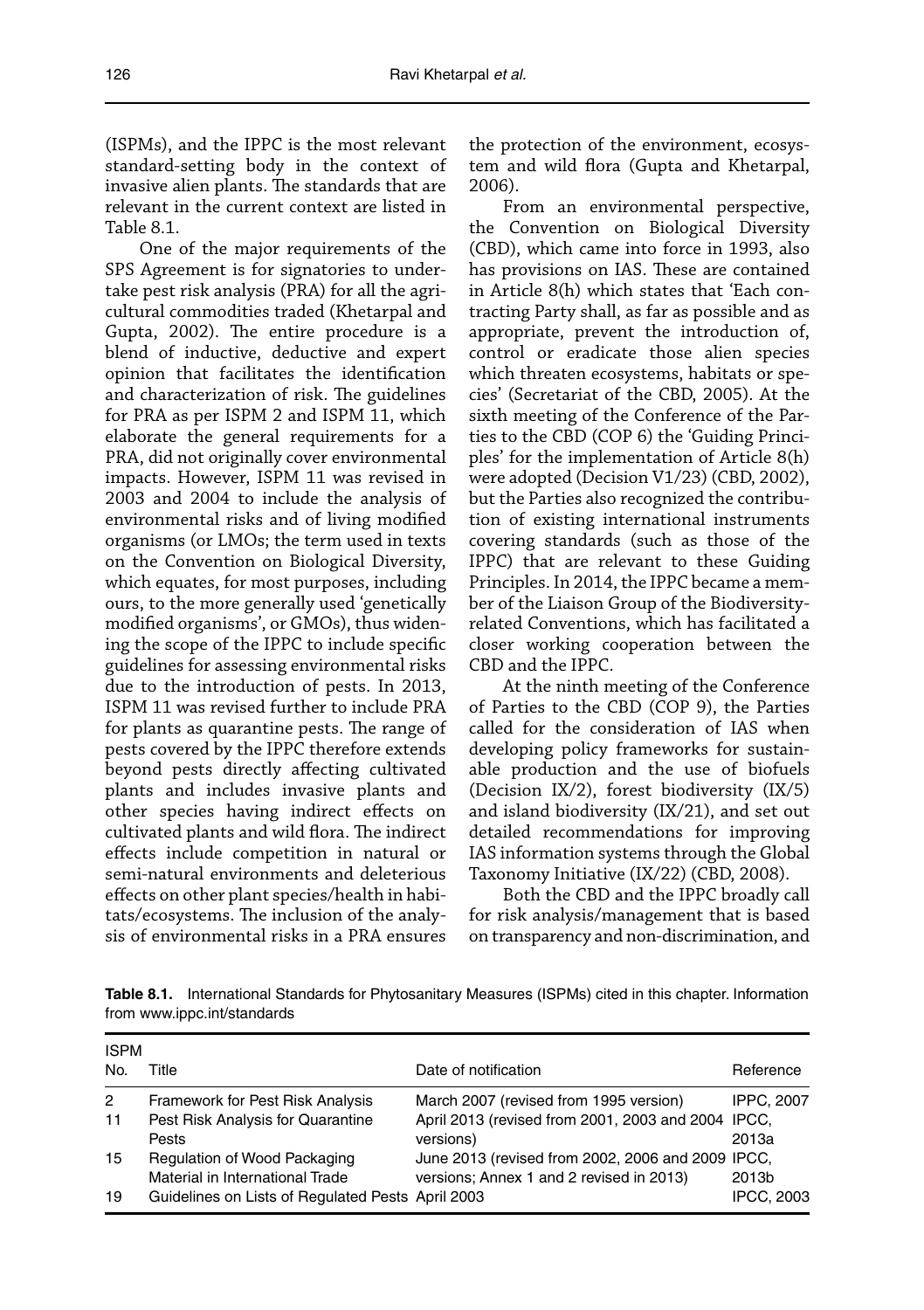places emphasis on measures being minimally restrictive while managing the risks.

Many national agricultural departments may have little experience in dealing with alien crop pests, including plant pests (i.e. weeds), but in the international agricultural sector, the Food and Agriculture Organization of the United Nations (FAO), CABI and regional plant protection organizations (RPPOs) provide information on invasive species problems. For example, CABI provides technical support at the international and national levels, in the form of the identification of new alien species, provision of distribution maps and databases such as the Crop Protection Compendium [\(www.cabi.](http://www.cabi.org/isc) [org/isc\)](http://www.cabi.org/isc) and the Invasive Species Compendium [\(www.cabi.org/isc\)](http://www.cabi.org/isc).

# **History and Current Status of Regulatory Mechanisms for Prevention of IAS in India**

The effective prevention of IAS, including invasive alien plants, requires appropriate national laws as well as coordinated international action. The international agreements address components of the IAS problem, but comprehensive national legislation is needed for implementation in each country. As noted above, most regulatory mechanisms for invasive plants are contained in more general regulatory mechanisms.

Awareness of the importance of quarantine measures in India started in the early 20th century when in 1906 the Indian government ordered the compulsory fumigation of imported cotton bales to prevent the introduction of a Mexican species, the cotton boll weevil (*Anthonomus grandis*). As indicated earlier, the policy of using government authority to prevent the entry of dangerous exotic pests is based on the principle that it is preferable to undergo some inconvenience in an effort to exclude pests rather than to accept the expense of controlling them. The quarantine law was enacted for the first time in India in 1914 as the Destructive Insects and Pests (DIP) Act. A gazette notification entitled 'Rules for regulating the import of plants etc. into India' was published in 1936. Over the years, the DIP Act has been revised and amended several times to meet the growing requirements of liberalized trade.

The DIP Act, 1914, provides for the following authorizations by the central and state governments:

- It authorizes the central government to:
	- o prohibit or regulate the import into India or any part thereof or any specific place therein or any article or class of articles; and
	- o prohibit or regulate the export from a state or the transport from one state to another state in India of any plants and plant materials, diseases or insects, likely to cause infection or infestation. It also authorizes the control of transport and carriage and gives power to prescribe the nature of documents to accompany such plants, plant materials and articles.
- It authorizes the state government to:
	- o make rules for the detention, inspection, disinfection or destruction of any pest or class of pests or of any article or class of articles, in respect of which the central government have issued notifications; and
	- o regulate the powers and duties of the officers whom it may appoint on its behalf.

The Act provides a penalty for persons who knowingly contravene the rules and regulations issued under the Act and at the same time protects from prosecution or other legal proceedings anyone acting in good faith.

In 1984, a notification was issued under the DIP Act, namely the Plants, Fruits and Seeds (Regulation of Import into India) Order, popularly known as the PFS Order, which was revised in 1989 after the announcement of the New Policy on Seed Development (NPSD) by the Government of India in 1988, which proposed major modifications for smooth quarantine functioning. The new policy covered the import of seeds/ planting materials of wheat, paddy, coarse cereals, oil seeds, pulses, vegetables, flowers,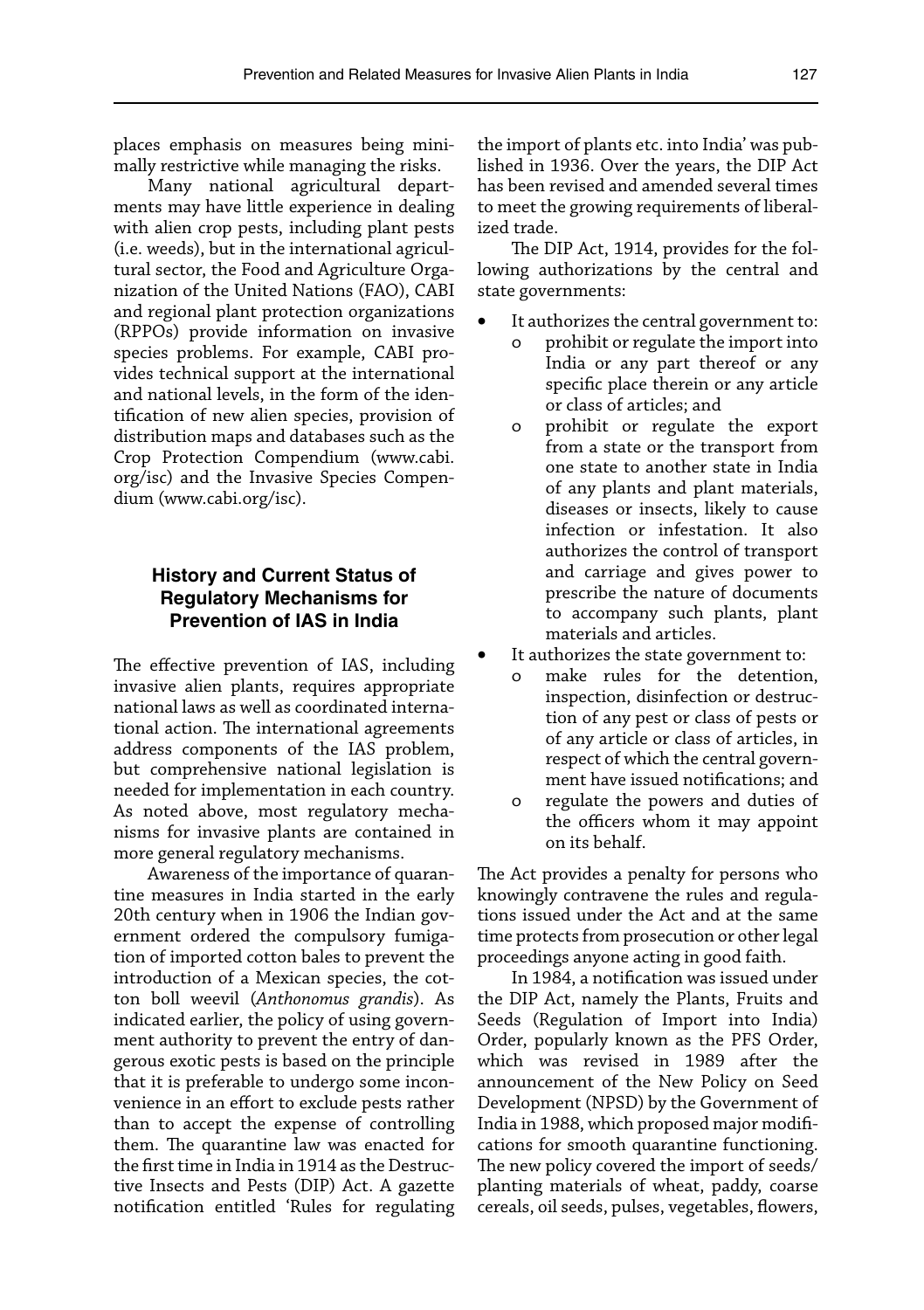ornamentals and fruit crops. After the enactment of the NPSD in 1988, and the WTO Agreement in 1995, the import of agricultural commodities was allowed more freely. This led to the introduction of several new pests and diseases into the country. While liberalizing import though, care had been taken to ensure that there was absolutely no compromise on plant quarantine requirements. Thus, the PFS Order, 1989, was repealed by the Plant Quarantine (Regulation of Import into India) Order, 2003 (PQ Order) (Government of India, 2003) as a legislative attempt to comply with the SPS Agreement of the WTO.

In particular, the PQ Order, 2003, was brought into force as there was an urgent need to:

- fill the gaps in the existing PFS Order, including those pertaining to the regulation of the import of germplasm/ genetically modified organisms (GMOs)/transgenic plant material, live insects/fungi, including biocontrol agents, etc.;
- facilitate safe conduct of global trade in agriculture and thereby fulfil India's legal obligations under the various international agreements;
- protect the interests of the farmers of the country by preventing the entry, establishment and spread of destructive pests, vectors and other noxious alien species, and also the national flora and environment; and
- safeguard national biodiversity from threats from alien species invasions.

Under the PQ Order, 2003, apart from PRA being a precondition for all imports, the scope of plant quarantine activities was widened to incorporate additional definitions. The other salient features of the PQ Order are:

- Agricultural imports classified as follows are included:
	- o prohibited plant species (Schedule IV attached to the Order);
	- o restricted species where import is permitted only by authorized institutions (Schedule V);
- o restricted species whose import is permitted only with further declarations of freedoms from quarantine/regulated pests and subject to specified treatment certifications (Schedule VI); or
- o plant material whose import for consumption/industrial processing is permitted with a normal Phytosanitary Certificate (Schedule VII).
- The import of commodities with weed/ alien species contamination as per Schedule VIII is prohibited.
- There is a restriction on the import of packaging material of plant origin unless it is treated.
- The provisions include regulating the import of:
	- o soil, peat and sphagnum moss;
	- o germplasm/GMOs/transgenic material for research;
	- o live insects/microbial cultures and biological control agents; and
	- o timber and wooden logs.
- Permit requirement is enforced on imports of seeds, including flower seeds, propagating material and mushroom spawn cultures.
- Additional declarations are specified in the Order for the import of agricultural commodities, specifically listing quarantine pests and 31 weed species.
- Notified points of entry are increased to 130 from the previous 59. (The official entry points are the quarantine stations of the Directorate of Plant Protection, Quarantine and Storage, DPPQS.)
- Certification fees and inspection charges are rationalized.

By June 2017, 42 amendments of the PQ Order, 2003 had been notified to the WTO. These comprised: revising quarantine pest lists; the incorporation of ISPM 15 compliance (see Table 8.1); the recognition of irradiation treatment; pest free areas and cold treatments for fruit flies to allow import of fresh fruits; and revising the lists of crops under Schedules VI and VII to include 694 and 297 crops and commodities, respectively.

In 2007, the National Commission on Farmers recommended developing a National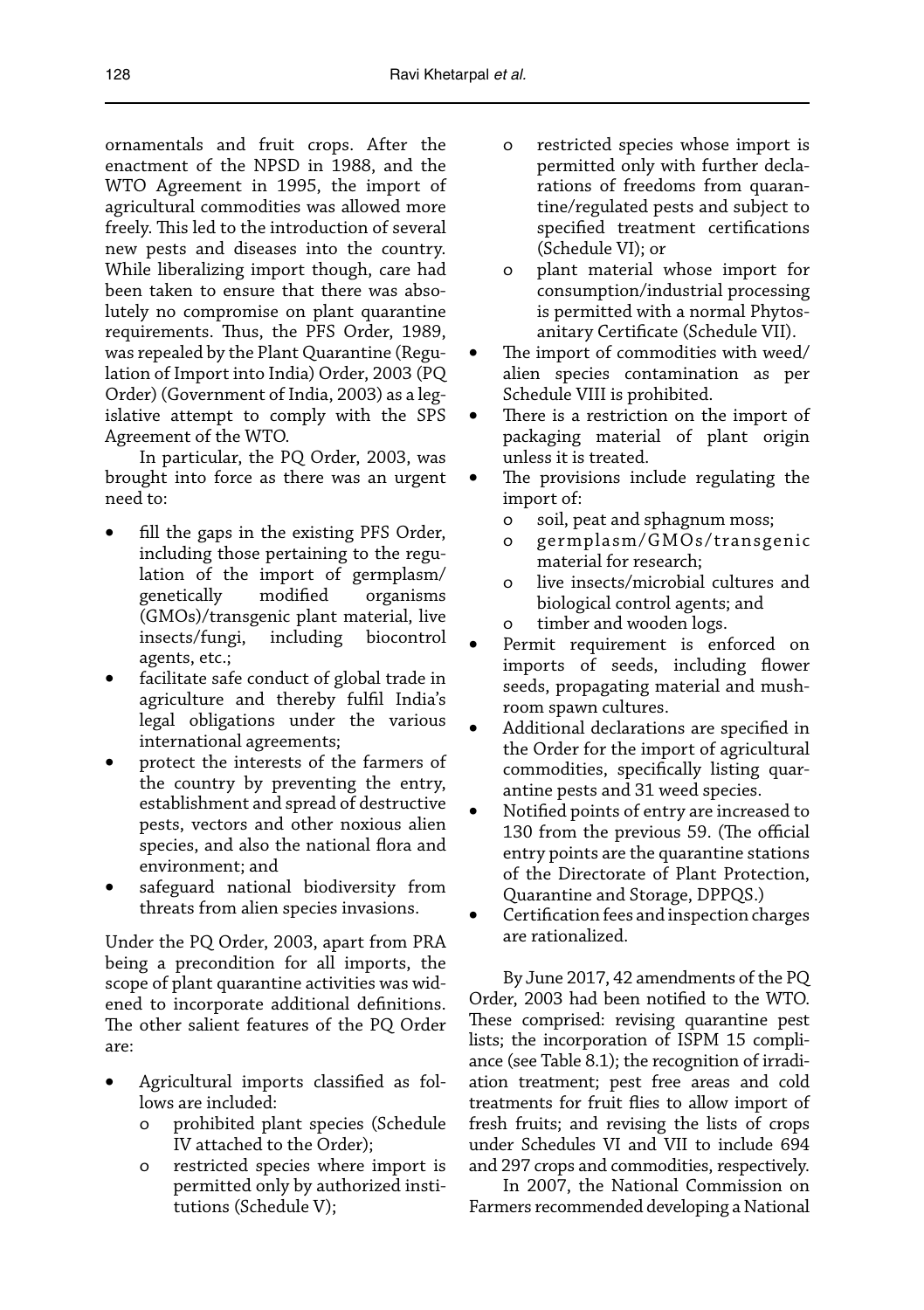Agricultural Biosecurity System characterized by high professional, public and political credibility through the integration of plant, animal and fish management systems on biosecurity based on risk analysis and management. It also recommended the establishment of synergies in the requirements of international agreements and national regulations across these sectors to avoid the duplication of resources. In response, a Core Group was constituted in 2008 by the then Department of Agriculture and Cooperation to formulate recommendations for the establishment of an Integrated National Biosecurity System. This Core Group, in its report submitted in 2009, recommended the establishment of the National Agricultural Biosecurity System, which would require new legislation that is more relevant in the context of the present scenario. An Agricultural Biosecurity Bill was thus drafted and submitted in 2013. This provided for the establishment of an Authority for the prevention, eradication and control of pests (including invasive alien plants) and diseases of plants and animals and unwanted organisms. Its task was to ensure agricultural biosecurity, meet the international obligations of India for facilitating the imports and exports of plants, plant products, animals, animal products and aquatic organisms, and the regulation of agriculturally important microorganisms, and deal with all matters connected therewith or incidental thereto. This bill is yet to be approved by the government.

Apart from the plant quarantine regulations, the Indian Biological Diversity Act, 2002, was drafted in line with CBD obligations (Government of India, 2002). There is a need to harmonize the regulations on trade and on access to planting material, particularly those on the assessment of the environmental risk of IAS and LMOs, and those concerning eradication and action plans. An analysis of the implications of both the WTO and the CBD obligations, and efforts at compliance, would contribute significantly to minimizing the introduction and establishment of IAS in the country (Khetarpal and Gupta, 2006).

Beside the above legislation, the Environment (Protection) Act (EPA) was enacted in India in 1986 to protect and improve the environment and prevent hazards to human beings, other living creatures, plants and property (Government of India, 1986). This was a response to the United Nations Conference on the Human Environment held in Stockholm in 1972, which urged all countries to take appropriate steps for the protection and improvement of the environment. Also in 1986, in order to exercise its powers under the EPA, 1986, the central government promulgated the Environment (Protection) Rules with the purpose of protecting and improving the quality of the environment and preventing and abating environmental pollution. In their various schedules, the Rules make relevant provisions for the 'management and handling of hazardous wastes, manufacture, rules for storage and import of hazardous chemicals, and rules for the manufacture, use, import/export and storage of hazardous micro-organisms and geneticallyengineered organisms or cells'. They empower the central government to prohibit or restrict the handling of hazardous substances, including their export and import into or from different areas, either in qualitative or in quantitative terms, because of the potential damage to the environment, humans, other living creatures, plants and property. Both IAS and LMOs are covered under the EPA, 1986; however, it does not state in clear terms a framework for the restriction and prohibition of these potential threats to the environment.

#### **Institutions that Currently Cover IAS Issues in India**

In India, the Ministry of Environment, Forests and Climate Change (MoEFCC) is the nodal ministry for matters relating to biodiversity, and deals and negotiates with the CBD. The Ministry of Commerce and Industry, in cooperation with the Ministry of Agriculture and Farmers Welfare, is the nodal ministry for the implementation of the phytosanitary aspects of the SPS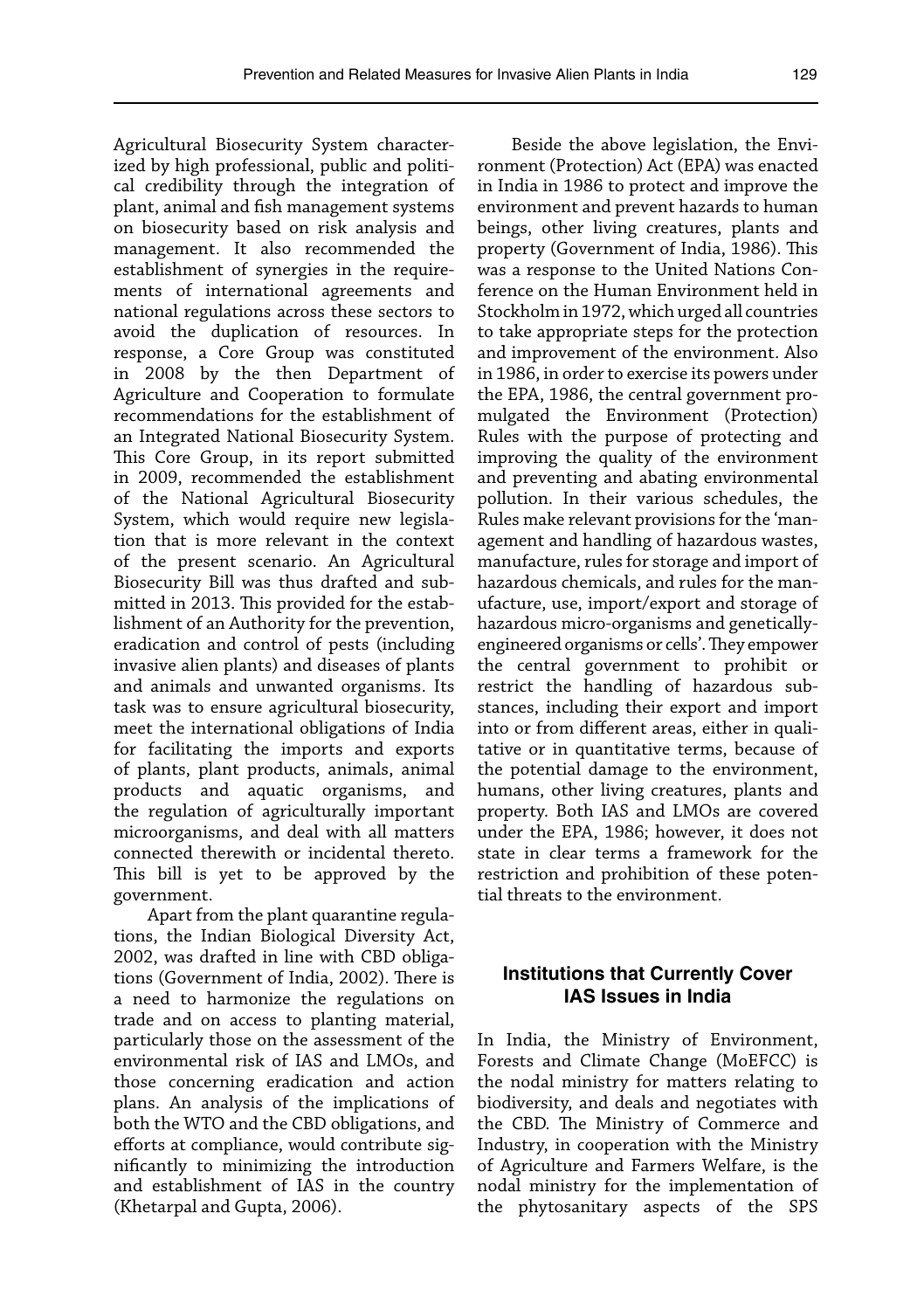Agreement of the WTO. It deals with the quarantine norms and standards to be set up at the national level as per international requirements for minimizing the risks associated with the transboundary movement of pests (plants, insects, nematodes and pathogens), along with agricultural commodities. So far, there is no clear-cut emphasis on IAS, although the subject is dealt with from time to time in several departments of these ministries. However, the MoEFCC, which had earlier accorded low priority to the implementation of the CBD's Article 8(h) in its national report submitted to the CBD (Desai, 1999), instigated initiatives to identify the IAS-related issues at the COP-MOP (Conference of the Parties serving as the Meeting of the Parties to the Biosafety Protocol of the CBD) meetings' series, given the deleterious impacts of IAS on the environment. The eighth meeting of the Conference of the Parties to the CBD (COP 8) in Brazil further highlighted the immediate need for gap analysis and in-depth review of the status of IAS in various member countries.

## **Prevention and Other Management Initiatives for IAS in India**

Even though there is no exclusive national legislation or policy addressing the problem of IAS across sectors, historically there is a suite of enabling policies at the state or other administrative levels that contain elements of prevention and/or other management provisions (Kishwan *et al*, 2007). Examples of these policies and acts are:

- the Madras Agricultural Pests and Diseases Act, 1919;
- the Travancore Plant Pests and Plant Diseases Regulation, 1919;
- the Coorg Agricultural Pests and Diseases Act, 1933;
- the Patiala Destructive Insects and Pests Act, 1943;
- the Bombay Agricultural Pests and Diseases Act, 1947;
- the Rewa State Agricultural Pests and Diseases Act, 1947;
- the East Punjab Agricultural Pests, Diseases and Noxious Weeds Act, 1949;
- the East Punjab Agricultural Pests, Diseases and Noxious Weeds Act as extended to Himachal Pradesh, 1949; and
- the Assam Agricultural Pests and Diseases Act, 1950.

It is of interest that the Coorg Agricultural Pests and Diseases Act, 1933 mentioned above was originally proposed (as the Coorg Noxious Weed Act, 1914) because of the invasion of coffee plantations by *L. camara*, followed by heavy forest fires, but it was not implemented until 1933 owing to World War I and its heavy cost to the British (see Kannan *et al*., 2013, p. 1163).

A number of meetings have been held at the international level on IAS and related topics in the last 15 years, and those up to 2009 have been reviewed by Sharma *et al*. (2009). Moreover – and in light of the realization of the importance of IAS, the recent increase in volume of trade, and the exigencies posed by the WTO and the CBD – various meetings, workshops and seminars have been held in India to deliberate on the emerging issues and to bring together a number of organizations that have to cope with IAS issues, in order to share experience and to develop a strategy for their management. The proceedings and recommendations of these various meetings could act as an eye-opener for policy makers by bringing to their attention the fact that a large sector of the scientific community is aware of IAS; this may motivate them to take action at a policy level, which would go a long way towards tackling the current IAS problems.

The MS Swaminathan Research Foundation (MSSRF), Chennai, in collaboration with CABI, UK, organized the 'Conference on Management of Alien Invasive Species' on 2–5 December 2000. The conference addressed the growing threat of IAS and emphasized the need for research to accurately measure the socio-economic impacts of IAS, including those at community and landscape levels, to provide background information for their prevention and management. Also, immediate action was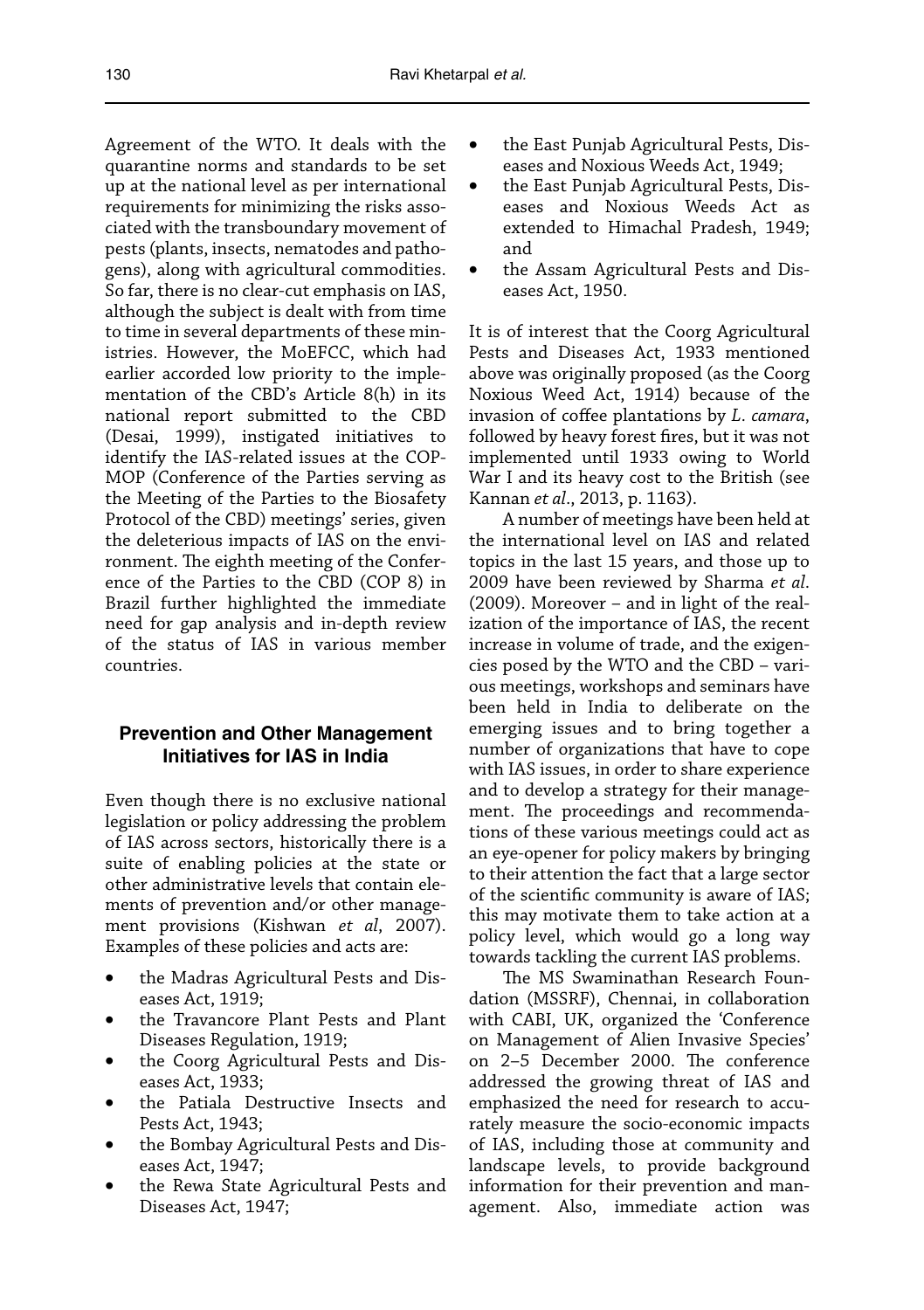proposed to eradicate or control biological invasions before their spread caused greater losses and incurred future costs for control. As a key recommendation of the conference, it was proposed that priorities should be set for research on social, economic and other impacts of IAS; the importance of implementing quarantine standards at the national and the state level was emphasized for preventing new invasions and spread within India. In addition, the conference designated various actions to be taken at local, state, national, regional and international levels.

As a sequel to the MSSRF conference outlined above, a brainstorming session was held at the National Bureau of Plant Genetic Resources (NBPGR), New Delhi on 4 June 2001 to discuss 'Research Prioritization for Management of Alien Invasive Species'. These deliberations were focused mainly on the problems pertaining to different ecological habitats, including freshwater systems, mountains and plains (Khetarpal *et al*., 2001). The exercise also identified various research institutes in the country that could take up work on different aspects of management of IAS and emphasized that a cross-sectoral approach was needed for developing a management model for them.

Several other meetings and symposia were organized on the subject between 2001 and 2003, including one on the 'Ecology of Biological Invasions' at the School of Environmental Studies, University of Delhi on 4–6 December 2003, which aimed to come up with a strategy for dealing with IAS. A workshop organized on 19–21 August 2004 by Banaras Hindu University, Varanasi, explored whether it was possible to predict invasions based on the susceptibility of an ecosystem, and the possibility of enhancing resistance to or recovery from IAS invasions, and then examined mechanisms for controlling the introduction and spread of IAS. The recommendations of all of these meetings should further help the government to tackle the problem in a holistic manner.

In terms of offering practical solutions to the problem of invasive plants, the 'Workshop on Alien Weeds in Moist Tropical Zones: Banes and Benefits', held at Kerala

Forest Research Institute (KFRI) in collaboration with CABI on 2–4 November 1999 (Sankaran *et al*., 2001), recommended the development of an integrated weed management programme that included classical biological control. In particular, an application was proposed for the introduction of a hostspecific exotic rust fungus, *Puccinia spegazzinii*, for the control of *M. micrantha*.

As a follow-up to the above recommendation, the implementation phase of a project on classical biological control of *M. micrantha* with *P. spegazzinii*, funded by the UK Department for International Development (DFID), began in 2003, with Assam Agricultural University (AAU), KFRI, the Indian Council for Agricultural Research (ICAR) and CABI as partners. Under this project, studies on rust multiplication and the screening of a variety of non-target plant species against the rust to assess the safety of its use were conducted at NBPGR, New Delhi, using the CL-4 level containment facility developed for the biosafety evaluation of GMOs (see Fig. 8.1). Based on the results of the combined screening by NBPGR (Sreerama Kumar *et al*., 2016) and CABI (Ellison *et al*., 2008) of 108 plant species belonging to 35 plant families, the Plant Protection Advisor to the Government of India granted permission for limited field release of the rust inoculum at two identified sites each in Kerala and Assam. With the release of *P. spegazzinii*, India became the eighth country in the world and the first in mainland Asia to deliberately and scientifically introduce a fungal pathogen for the biological control of an invasive plant (Sankaran *et al*., 2008; Chapter 10, this volume).

In line with its obligations under the CBD, India established a National Biodiversity Action Plan in 2008. Among the Action Plan's objectives is regulation of the introduction of IAS and their management by: (i) developing a unified national system for the regulation of all introductions, including their quarantine checking, assessment and release; and (ii) improving the management of IAS species and restoring the ecosystems that have been adversely affected (Government of India, 2008). The operational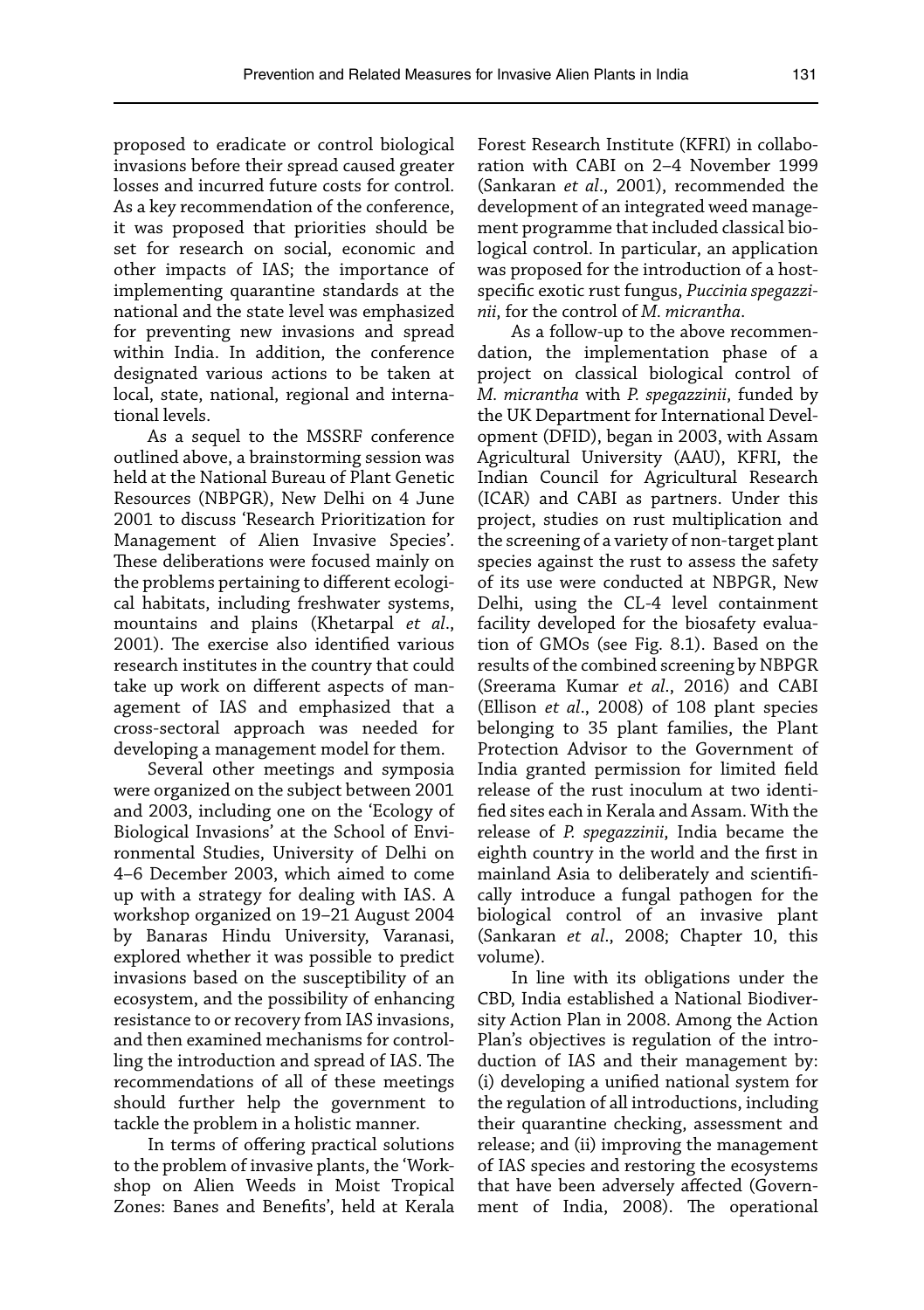

Fig. 8.1. The containment facility developed for the biosafety evaluation of genetically modified organisms at the NBPGR in New Delhi. Photo courtesy C.A. Ellison.

guidelines of the *Intensification of Forest Management* scheme (Government of India, 2009a) issued by the MoEFCC emphasize the need for the control and eradication of forest invasive species and provision of assistance to state-owned or supported research institutions to carry out research into the management or eradication of IAS. Notably, the legislation of the scheduled tribes and other traditional forest dwellers (Recognition of Forest Rights Act, 2006) also provides an enabling policy space for the participation of local communities in protection, as well as the management of protected areas, forests and biodiversity in general at the national level.

Currently in India, a multi-agency and multiprogramme approach, involving several ministries and agencies, is being followed for regulating introductions of and managing IAS. Major activities include regulation of the introduction of exotic living materials, and their quarantine clearance and release for research and direct use. In general, the Ministry of Agriculture and Farmers Welfare deals with cultivated plants, fish and farm livestock, including poultry. It has sponsored projects on the eradication and management of invasive weedy plants, pathogens, pests and harmful fish. The MoEFCC deals with all forest and wildlife related IAS. In addition, it supports and coordinates programmes on the eradication, control measures and utilization of such species in different forest areas, conducts national surveys on their spread, prepares reports on the damage caused and undertakes restorative measures. There is, however, a need to develop a unified national system for regulation of the introduction and management of all IAS across the iurisdictions of all concerned ministries and relevant sectors.

Action points outlined in India's Fourth National Report to the CBD (Government of India, 2009b) to regulate the introduction of IAS and for the management of those already present include measures to: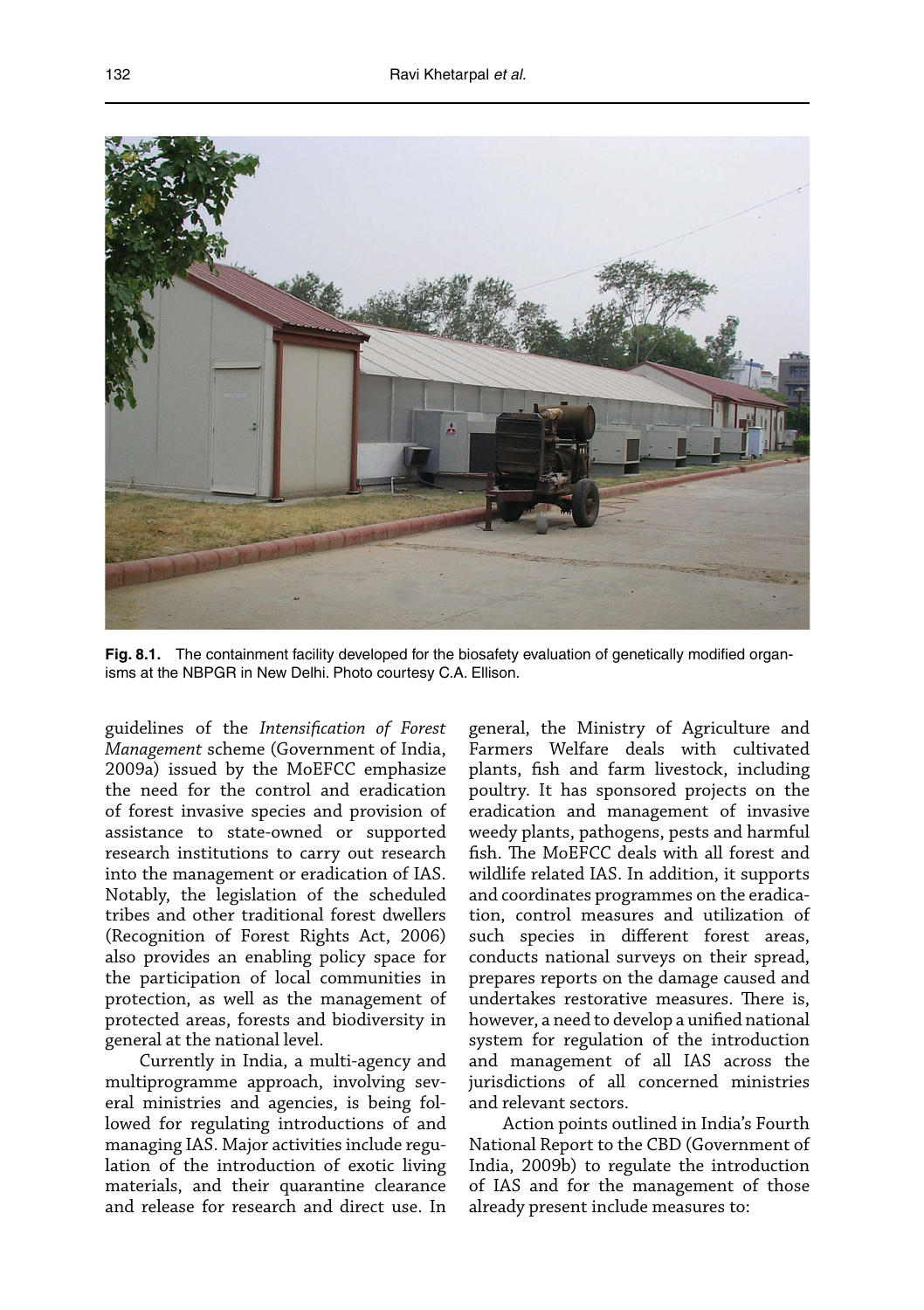- develop a unified national system for the regulation of all introductions and carrying out of rigorous quarantine checks;
- strengthen domestic quarantine measures to contain the spread of invasive species to neighbouring areas;
- promote intersectoral linkages to check unintended introductions and contain and manage the spread of IAS;
- develop a national database on IAS reported in India;
- develop an appropriate early warning and awareness system in response to new sightings of IAS;
- provide priority funding to basic research on managing invasive species;
- support capacity building for managing IAS at different levels with priority on local area activities;
- promote restorative measures of degraded ecosystems, preferably using locally adapted native species for this purpose; and
- promote regional cooperation in the adoption of uniform quarantine measures and containment of invasive exotics.

## **Developing a National Strategy for the Management of IAS in India**

In order to develop a stepwise operational procedure for the management of invasive alien plants and other IAS, it is vital to understand their status, which can be classified as introduced and established, recently introduced, or not yet present but with the potential to be introduced (Khetarpal and Gupta, 2006). Overall, such a comprehensive management plan needs to be underpinned with a national strategy that includes scientific and technical considerations, and institutional and policy frameworks. The ultimate goal is the protection of agriculture and livestock, and the conservation or restoration of ecosystems. The goals and objectives for the national strategy should be realistic and result oriented.

The first step towards such a strategy would be to identify a cross-sectoral group to advocate the development of an IAS programme. Next would be the identification and involvement of all stakeholders to address the IAS problem. Key persons need to be strategically involved, and conspicuous invasive species problems in the country can be used to generate public awareness. The formulation of the national strategy forms the third step after the initial assessment is done and stakeholders have been identified and involved. Ideally, a single nodal agency should be identified or created, but if many agencies are involved, the responsibilities and work involved need to be clearly defined and allocated between the agencies, and each should have complete administrative and technical powers for its own specific remits.

The legal and institutional frameworks for the prevention and management of IAS also need to be considered. Effective management requires appropriate national laws as well as coordinated international action based on jointly agreed standards. Many international agreements address components of the invasive species problem, but national legislation is needed for implementation in each country. Further, there is an urgent need to promulgate existing subnational legislation against important IAS that have been introduced/detected in the country in recent years and that are likely to spread fast. Schedules V and VI of the PQ Order, 2003, pertain to the specific requirements for quarantine pests, but the listing of regulated non-quarantine pests as per ISPM 19 (see Table 8.1) has to be instigated for IAS that have serious economic impacts and can gain entry through planting materials. Thus, the Schedules of the PQ Order, 2003, need to be amended by incorporating the list of regulated non-quarantine pests. A national standard on PRA for regulated nonquarantine pests, as developed for quarantine pests, should also be developed as a priority (Gupta and Khetarpal, 2004).

For the IAS already established in India, such as the plants *L. camara* and *M. micrantha*, there is a need for an intensive official control programme through integrated pest/weed management (IPM), with special emphasis on biological control. However,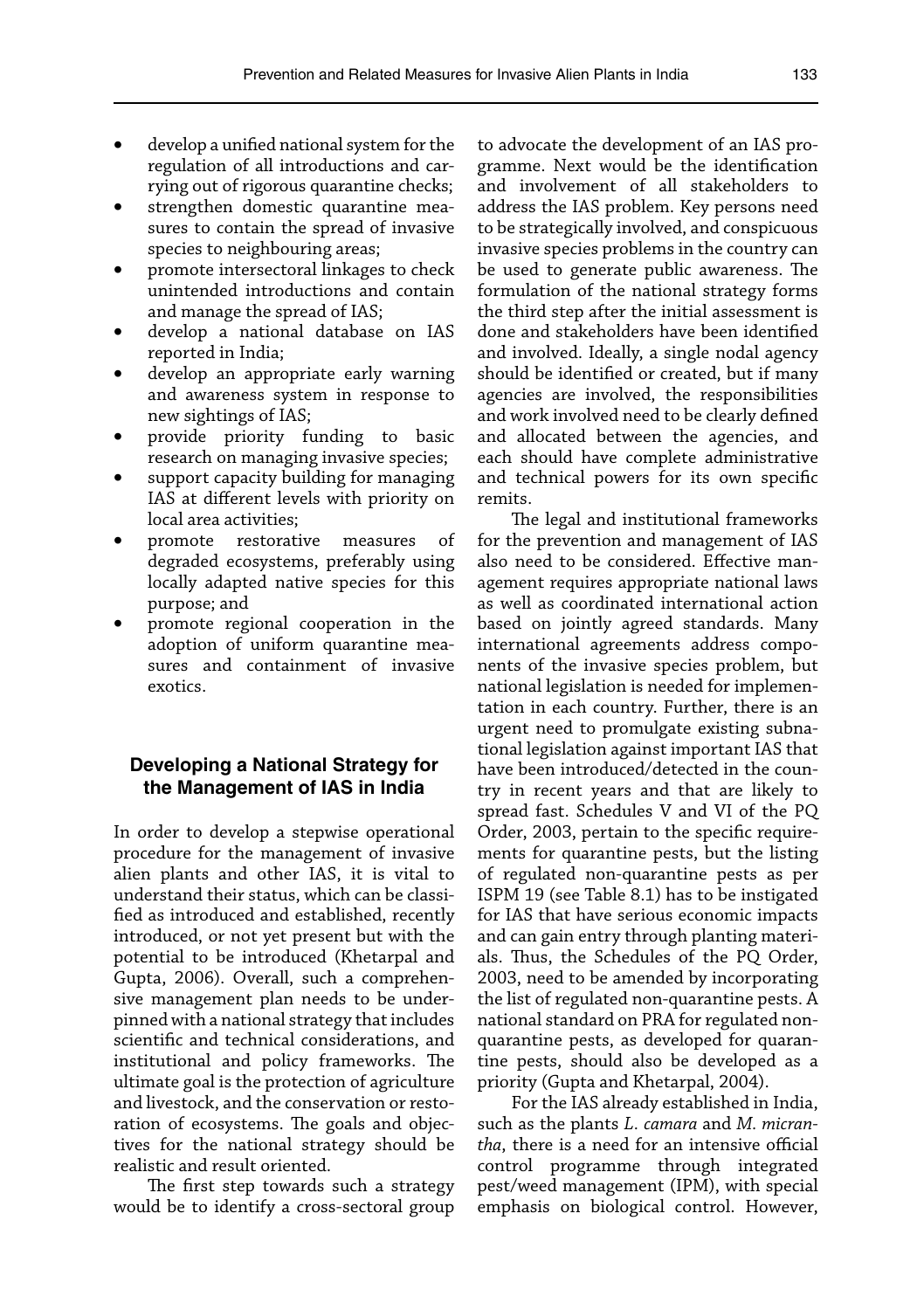caution must be exercised in introducing a biological control agent, and its host specificity must be thoroughly confirmed prior to release. In addition, the management of established IAS requires habitat restoration to be accorded importance (Murphy, 2001). In the case of recently introduced IAS (e.g. Singapore daisy, *Sphagneticola trilobata*; CABI, 2013), there is a need for early detection, which necessitates extensive surveys that may be site specific, species specific, or both, as the case may be. Based on its status as revealed by the survey, further actions to mitigate the impact of the IAS may need to be decided upon.

Lastly, a national council or agency needs to be identified to act as the nodal point on matters related to IAS. Such a council or agency would need members and experts from among the diverse stakeholders who would be able to: (i) draft regulations at both central and state levels and harmonize them with the international norms set by the WTO and the CBD; (ii) coordinate the activities of the stakeholders concerned with IAS, including area-specific surveys, and propose mitigatory measures; (iii) prepare a national management plan for IAS and review it periodically; (iv) collaborate with international agencies working on IAS; (v) facilitate the development of a Webenabled national database on IAS; (vi) help in capacity building in the field of IAS; and (vii) generate funds through national and international sponsors and help in the reorientation of research projects in universities/ ICAR institutes, etc.

Some steps have been taken towards the development of a national framework. The Department of Agriculture and Cooperation (DAC) of the Ministry of Agriculture and Farmers Welfare has proposed a National Policy for the Control of IAS under DAC's national Integrated Pest Management Programme to prevent and control the threat posed by IAS within the country. This policy uses the 15 Guiding Principles under the CBD as a basis. It would include the involvement of state governments, nongovernmental organizations (NGOs), the private sector, research institutions and farmer self-help groups in the surveillance and detection of invasive plants, pests and diseases, and in taking eco-friendly corrective measures within the IPM scheme.

#### **Conclusion**

With increases in trade, transport, travel and tourism, there is greater movement of people and commodities, and consequently a greater risk of the spread of invasive alien plants and other IAS. The developed and developing countries need together to address the global problems presented by these species. Identifying, and where possible, quantifying the importance of the pathways that lead to harmful invasions, and addressing the gaps in plant quarantine measures would help in building national capacity to tackle the problems.

Effective management requires not only a national legal framework but also concerted bilateral, regional or global action based on common objectives and jointly agreed international standards. Legislation and a regulatory mechanism are necessary to implement policy, set principles, rules and procedures, and to provide a foundation for global, regional and national efforts. Presently, there are more than 50 global and regional legal instruments (agreements, codes of conduct and technical guidance documents) dealing in one way or another with alien species (Shine *et al*., 2000). International instruments are usually general in character, but the national legislation necessary to address invasive plants and other IAS should cover all of the issues concerned. The national framework should harmonize objectives and scope, standardize terminology, implement measures for prevention, support measures for early detection, provide management options that include biodiversity/habitat restoration, and promote compliance and accountability.

In India, at the national level, various aspects of invasive plant and other IAS problems are directly or indirectly considered as cross-sectoral themes. Furthermore, many research institutions and universities are well equipped in terms of both facilities and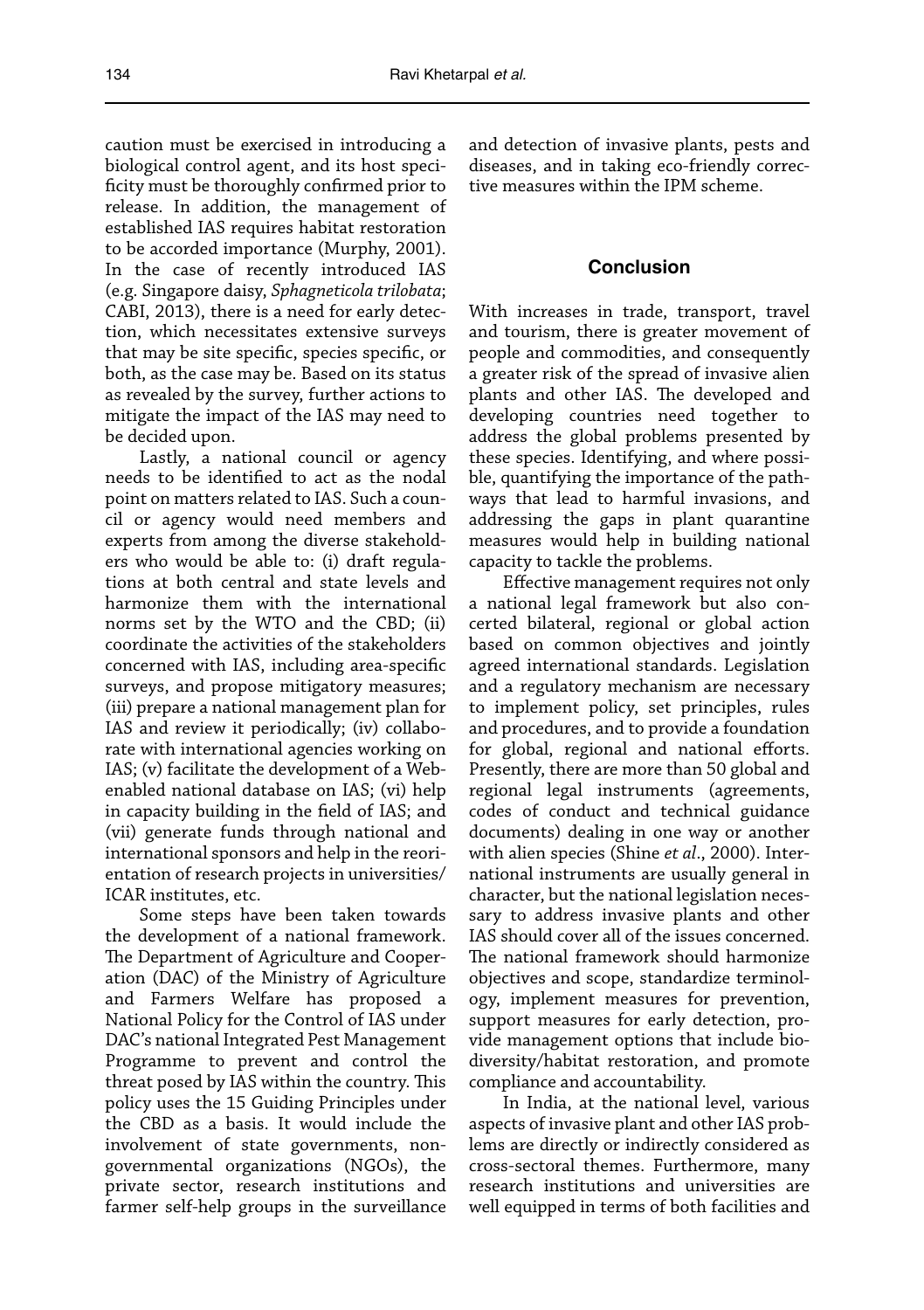expertise to take up the challenge posed by these species. To strengthen the drive for IAS management, it is a strategic policy decision to bring them under one umbrella of a nodal agency/council supported by a welldefined legislative mechanism. As in many developed countries, the responsibility for IAS control can be shared between various government agencies, provided there is effective coordination and linkage between these agencies and with clear-cut responsibilities are assigned. The lead responsibility may be given to one agency, such as an environment, agriculture or public health department, or to a specially established body. Apart from this, the legal framework should also promote active participation by the general public, so providing a culture of civil and administrative responsibility and accountability. In this context, the GISP (Global Invasive Species Programme) toolkit for the prevention and management of IAS (Wittenberg and Cock, 2001) gives comprehensive guidelines that can be adapted and adopted to suit the national set-ups in developing countries.

#### **References**

- CABI (2013) *Sphagneticola trilobata* (wedelia). Invasive Species Compendium datasheet. CAB International, Wallingford, UK. Available at: [www.cabi.org/isc/datasheet/56714](http://www.cabi.org/isc/datasheet/56714) (accessed 2 March 2017).
- CABI (2016) Invasive Species Compendium. CAB International, Wallingford, UK. Available at: [www.cabi.org/isc/](http://www.cabi.org/isc/) (accessed 30 November 2016).
- CBD (2002) COP 6 Decision VI/23. Alien species that threaten ecosystems, habitats or species. Available at[: www.cbd.int/decision/cop/?id=7197](http://www.cbd.int/decision/cop/?id=7197)  (accessed 2 March 2017).
- CBD (2008) The Ninth Meeting of the Conference of the Parties (COP), Bonn, Germany, 19–30 May 2008. Available at: [www.cbd.int/cop9](http://www.cbd.int/cop9) (accessed 18 March 2016).
- Desai, B.H. (1999) Invasive species in India: a preliminary survey of legal and institutional mechanism. Paper presented at: *IUCN/ELC Workshop on Legal and Institutional Dimensions of Alien Invasive Species Introduction and Control, Bonn, Germany, 10–11 December 1999*.
- Diwakar, M.C. (2003) South Asia (continental) perspective: invasive alien species in India. In: Pallewatta, N., Reaser, J.K. and Gutierrez A. (eds) *Prevention and Management of Invasive Alien Species. Proceedings of a Workshop on Forging Cooperation throughout South and Southeast Asia, 14–16 August 2002, Bangkok, Thailand*. Global Invasive Species Programme, National Botanical Institute, Cape Town, pp. 47–51.
- Ellison C.A., Evans, H.C., Djeddour, D.H. and Thomas, S.E. (2008) Biology and host range of the rust fungus *Puccinia spegazzinii*: a new classical biological control agent for the invasive, alien weed *Mikania micrantha* in Asia. *Biological Control* 45, 133–145.
- Government of India (1986) The Environment (Protection) Act, 1986. Available at: [http://envfor.nic.](http://envfor.nic.in/legis/env/env1.html) [in/legis/env/env1.html](http://envfor.nic.in/legis/env/env1.html) (accessed 30 November 2016).
- Government of India (2002) The Biological Diversity Act, 2002. Available at: [http://nbaindia.](http://nbaindia.org/uploaded/Biodiversityindia/Legal/31.%20Biological%20Diversity%20%20Act,%202002.pdf) [org/uploaded/Biodiversityindia/Legal/31.%20](http://nbaindia.org/uploaded/Biodiversityindia/Legal/31.%20Biological%20Diversity%20%20Act,%202002.pdf) [Biological%20Diversity%20%20Act,%202002.](http://nbaindia.org/uploaded/Biodiversityindia/Legal/31.%20Biological%20Diversity%20%20Act,%202002.pdf) [pdf](http://nbaindia.org/uploaded/Biodiversityindia/Legal/31.%20Biological%20Diversity%20%20Act,%202002.pdf) (accessed 1 September 2017).
- Government of India (2003) Plant Quarantine (Regulation of Import into India) Order, 2003. *The Gazette of India*, Extraordinary, Part II, Section 3, Sub-section (ii), No. 1037. Updated and consolidated version available at: [http://](http://plantquarantineindia.nic.in/pqispub/pdffiles/pqorder2015.pdf) [plantquarantineindia.nic.in/pqispub/pdffiles/](http://plantquarantineindia.nic.in/pqispub/pdffiles/pqorder2015.pdf) [pqorder2015.pdf](http://plantquarantineindia.nic.in/pqispub/pdffiles/pqorder2015.pdf) (accessed 30 November 2016.
- Government of India (2008) *National Biodiversity Action Plan*. Ministry of Environment and Forests, New Delhi Available at[: http://nbaindia.org/](http://nbaindia.org/uploaded/Biodiversityindia/NBAP.pdf) [uploaded/Biodiversityindia/NBAP.pdf](http://nbaindia.org/uploaded/Biodiversityindia/NBAP.pdf) (accessed 30 November 2016).
- Government of India (2009a) *Intensification of Forest Management: Operational Guidelines, August 2009.* Forest Protection Division, Ministry of Environment and Forests, New Delhi. Available at: [www.moef.nic.in/sites/default/files](http://www.moef.nic.in/sites/default/files/Book.pdf)/ [Book.pdf](http://www.moef.nic.in/sites/default/files/Book.pdf) (accessed 30 November 2016).
- Government of India (2009b) *India's Fourth National Report to the Convention on Biological Diversity*. Ministry of Environments and Forests, New Delhi. Available at: [http://nbaindia.org/uploaded/](http://nbaindia.org/uploaded/Biodiversityindia/4th_report.pdf) [Biodiversityindia/4th\\_report.pdf](http://nbaindia.org/uploaded/Biodiversityindia/4th_report.pdf) (accessed 30 November 2016).
- Griffin, B. (2003) The role of the International Plant Protection Convention in the prevention and management of invasive alien species. In: Pallewatta, N., Reaser, J.K. and Gutierrez, A.T. (eds) *Prevention and Management of Invasive Alien Species. Proceedings of a Workshop on Forging Cooperation throughout South and Southeast Asia, 14–16 August 2002, Bangkok,*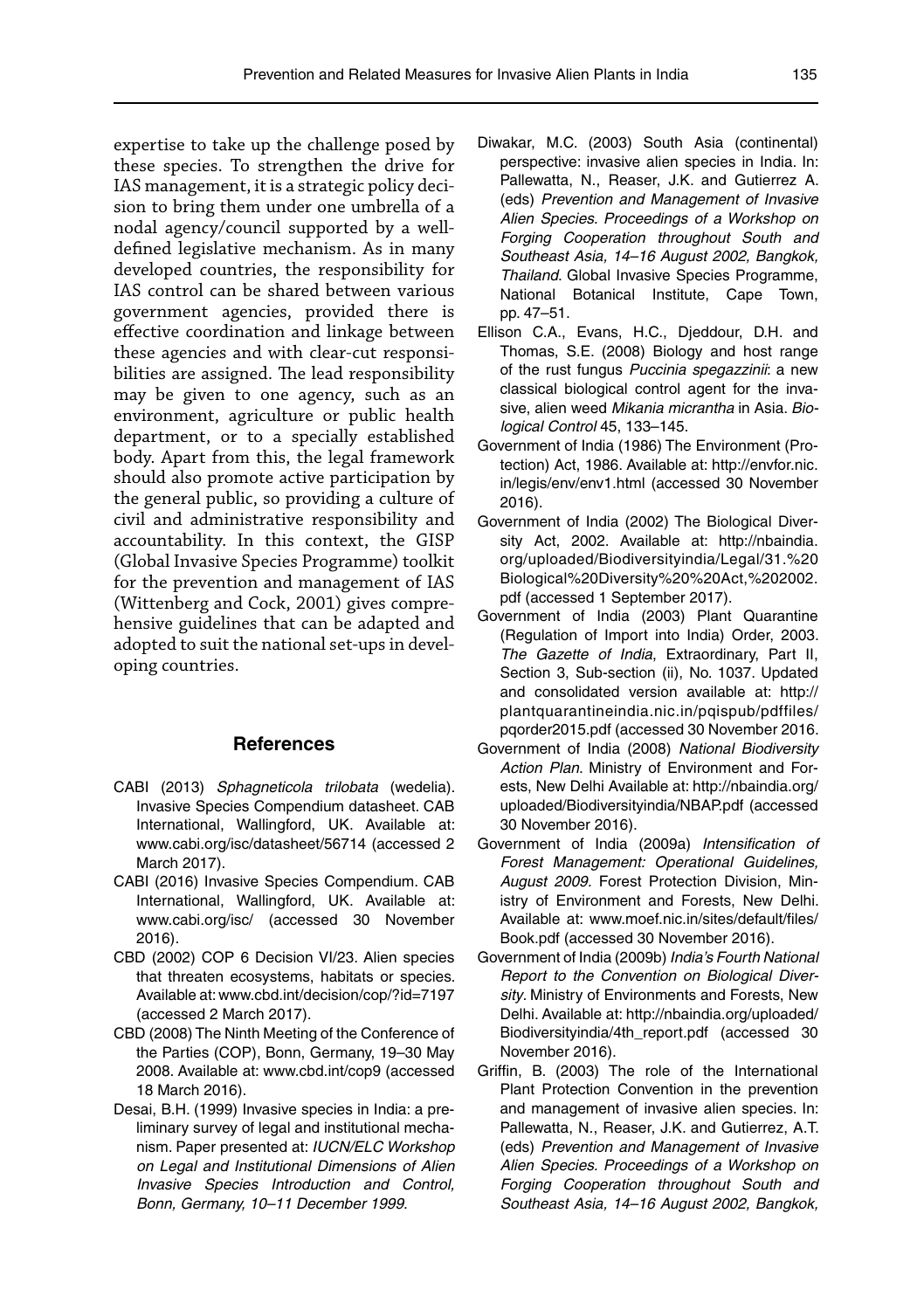*Thailand*. Global Invasive Species Programme, Cape Town, pp. 65–67.

- Gupta, K. and Khetarpal, R.K. (2004) Concept of regulated pests, their risk analysis and the Indian scenario. *Annual Review of Plant Pathology* 4, 409–441.
- Gupta, K. and Khetarpal, R.K. (2006) International Standards for Phytosanitary Measures. In: Gadewar, A.V. and Singh, B.P. (eds) *Plant Protection in the New Millennium.* Satish Serial Publishing House, New Delhi, pp. 109–139.
- IPPC (2003) *ISPM 19: Guidelines on Lists of Regulated Pests*. International Standards for Phytosanitary Measures, Secretariat of the International Plant Protection Convention, Food and Agriculture Organization of the United Nations, Rome. Available at: [https://www.ippc.](https://www.ippc.int/en/core-activities/standards-setting/ispms/(accessed) [int/en/core-activities/standards-setting/ispms/](https://www.ippc.int/en/core-activities/standards-setting/ispms/(accessed)  [\(accessed](https://www.ippc.int/en/core-activities/standards-setting/ispms/(accessed) 2 March 2017).
- IPPC (2007) *ISPM 2: Framework for Pest Risk Analysis*. International Standards for Phytosanitary Measures, Secretariat of the International Plant Protection Convention, Food and Agriculture Organization of the United Nations, Rome.Available at[: https://www.ippc.int/en/core](https://www.ippc.int/en/core-activities/standards-setting/ispms/)[activities/standards-setting/ispms/](https://www.ippc.int/en/core-activities/standards-setting/ispms/) (accessed 2 March 2017).
- IPPC (2013a) *ISPM 11: Pest Risk Analysis for Quarantine Pests*. International Standards for Phytosanitary Measures, Secretariat of the International Plant Protection Convention, Food and Agriculture Organization of the United Nations, Rome. Available at: [https://www.ippc.](https://www.ippc.int/en/core-activities/standards-setting/ispms/(accessed) [int/en/core-activities/standards-setting/ispms/](https://www.ippc.int/en/core-activities/standards-setting/ispms/(accessed)  [\(accessed](https://www.ippc.int/en/core-activities/standards-setting/ispms/(accessed) 2 March 2017).
- IPPC (2013b) *ISPM 15: Regulation of Wood Packaging Material in International Trade*. International Standards for Phytosanitary Measures, Secretariat of the International Plant Protection Convention, Food and Agriculture Organization of the United Nations, Rome. Available at: [https://](https://www.ippc.int/en/core-activities/standardssetting/ispms/) [www.ippc.int/en/core-activities/standards](https://www.ippc.int/en/core-activities/standardssetting/ispms/)[setting/ispms/](https://www.ippc.int/en/core-activities/standardssetting/ispms/) (accessed 2 March 2017).
- Kannan, R., Shackleton, C.M. and Uma Shaankar, R. (2013) 1159–1165. Current Science 104, Available at: [http://www.currentscience.ac.in/](http://www.currentscience.ac.in/Volumes/104/09/1159.pdf) [Volumes/104/09/1159.pdf](http://www.currentscience.ac.in/Volumes/104/09/1159.pdf) (accessed 2 March 2017).
- Khetarpal, R.K. and Gupta, K. (2002) Implications of Sanitary and Phytosanitary Agreement of WTO on plant protection in India. *Annual Review of Plant Pathology* 1, 1–26.
- Khetarpal, R.K., Kapoor, M.L., Gupta, K. and Pandey, B.M. (2001) Alien invasive species – an overview. Paper presented to: *Brain Storming Session on Research Prioritization for Management of Alien Invasive Species, NBPGR*

*(National Bureau of Plant Genetic Resources), New Delhi, India, 4–6 June 2001*.

- Khetarpal, S. and Gupta, K. (2006) Management of invasive alien species: national strategy. In: Rai, L.C. and Gaur, J.P. (eds) *Invasive Alien Species and Biodiversity in India.* Department of Botany, Centre of Advanced Study, Banaras Hindu University, Varanasi, India, pp. 43–56.
- Khuroo, A.A., Reshi, Z.A., Malik, A.H., Weber, E., Rashid, I. and Dar, G.H. (2012) Alien flora of India: taxonomic composition, invasion status and biogeographic affiliations. *Biological Invasions* 14, 99–113.
- Kishwan, J., Pandey, D., Goyal, A.K. and Gupta, A.K. (2007) *India's Forests.* Ministry of Environment and Forests, Government of India, New Delhi.
- Mandal, F.B. (2011) The management of alien species in India. *International Journal of Biodiversity and Conservation* 3, 467–473.
- Murphy, S.T. (2001) Alien weeds in moist forest zones of India: population characteristics, ecology and implications for impact and management. In: Sankaran, K.V., Murphy, S.T. and Evans, H.C. (eds) *Alien Weeds in Moist Tropical Zones: Banes and Benefits. Proceedings of a Workshop, Kerala Forest Research Institute, Peechi, India, 2–4 November 1999*. Kerala Forest Research Institute, Peechi, India and CABI Bioscience UK Centre (Ascot), Ascot, UK, pp. 20–27.
- Ramakrishnan, P.S. (2001) Biological invasion as a component of global change: the Indian context. In: Sankaran, K.V., Murphy, S.T. and Evans, H.C. (eds) *Alien Weeds in Moist Tropical Zones: Banes and Benefits. Proceedings of a Workshop, Kerala Forest Research Institute, Peechi, India, 2–4 November 1999*. Kerala Forest Research Institute, Peechi, India and CABI Bioscience, UK Centre (Ascot), Ascot, UK, pp. 28–34.
- Rana, R.S., Dhillon, B.S. and Khetarpal, R.K. (2004) Invasive alien species: the Indian scene. *Indian Journal of Plant Genetic Resources* 16, 190–213.
- Reshi, Z.A. and Khuroo, A.A. (2012) Alien plant invasions in India: current status and management challenges. *Proceedings of the National Academy of Sciences India, Section B, Biological Sciences* 82(suppl. 2), 305–331.
- Sankaran, K.V., Murphy, S.T. and Evans, H.C. (eds) (2001) *Alien Weeds in Moist Tropical Zones: Banes and Benefits. Proceedings of a Workshop, Kerala Forest Research Institute, Peechi, India, 2–4 November 1999*. Kerala Forest Research Institute, Peechi, India and CABI Bioscience, UK Centre (Ascot), Ascot, UK.